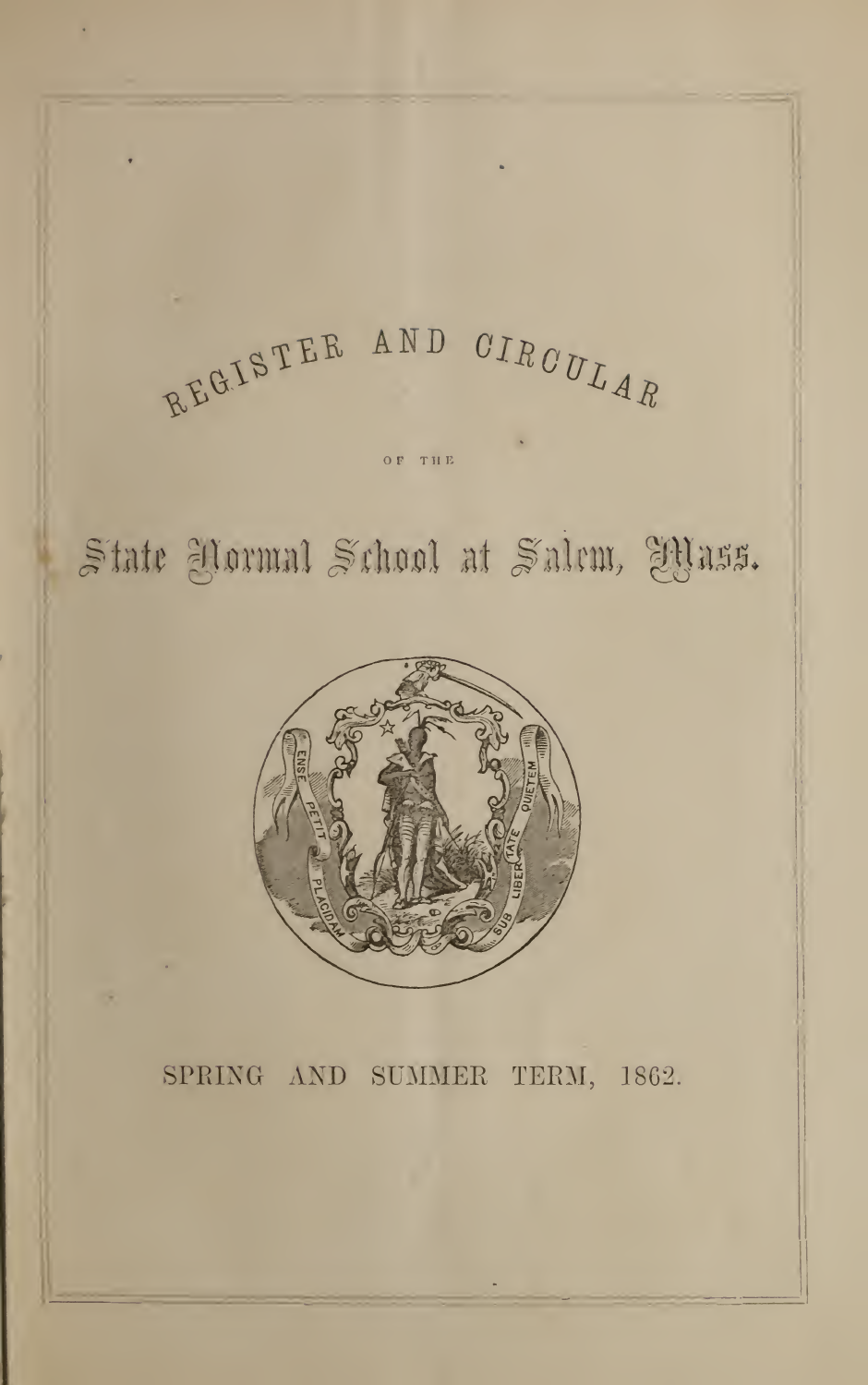# Register for the Spring and Summer Term, 1862,

 $\overline{2}$ 

BOARD OF EDUCATION.

His Excellency, The Governor. His Honor, THE LIEUTENANT GOVERNOR. HENRY WHEATLAND, M. D., Salem. ARIEL PARISH, A. M., Springfield. CORNELIUS C. FELTON, LL.D., Cambridge. Hon. EMORY WASHBURN, LL.D., Cambridge. Rev. William A. Stearns, D. D., Amherst. Rev. Erastus 0. Haven, D. D., Boston.

DAVID H. MASON, Esq., Newton. Hon. GEORGE S. BOUTWELL, LL D., Groton. JOHN P. MARSHALL, A. M., Somerville. ABNER J. PHIPPS, Esq., New Bedford.

Hon. JOSEPH WHITE, A. M., Secretary. Rev. Samuel C. Jackson, D.D., Assistant Sec'y. George B. Emerson, LL.D., Treasurer. Rev. Birdsey G. Northrop, A. M., Agent.

BOARD OF VISITORS.

Henry Wheatland, M. D Hon. GEORGE S. BOUTWELL, LL.D. Hon. Joseph White, A. M. George B. Emerson, LL.D.

### INSTRUCTORS.

Alpheus Crosby, A. M., Principal. MARTHA K. CROSBY. SARAH R. SMITH. Ellen M. Dodge. MARY E. WEBB. ANNA M. BROWN. Caroline J. Cole. ELIZABETH CARLETON. MARY B. SMITH. Josephine A. Ellery.

Clara M. Loring, Teacher of Music.

Rev. Birdsey G. Northrop, A. M., Lecturer on Mental Philosophy.

JAMES C. SHARP, Esq., Lecturer on Chemistry.

Frances S. Cooke, M D., Lecturer on Anatomy, Physiology, and Health.

SANBORN TENNEY, A. M., Lecturer on Geology and Mineralogy.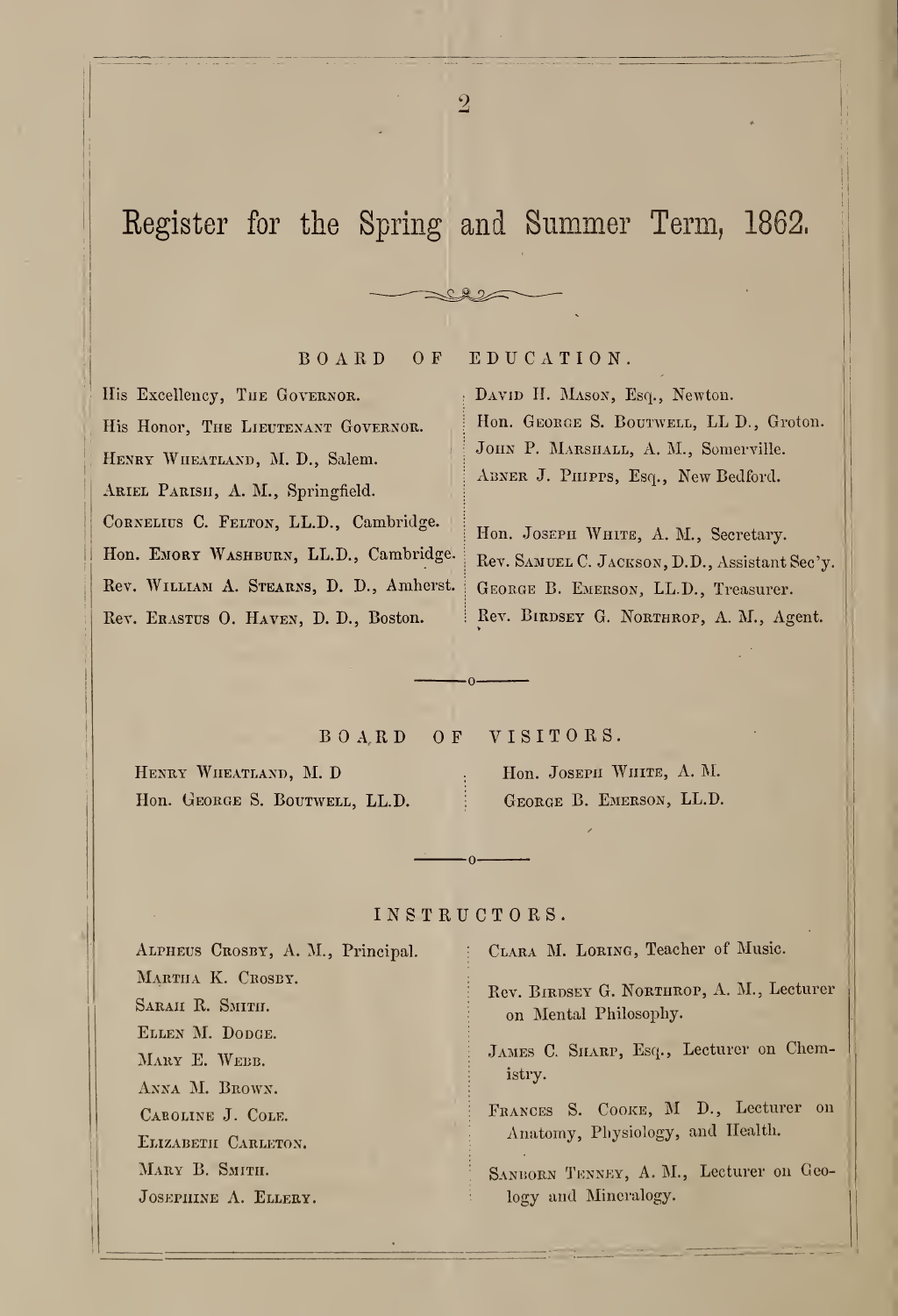### ADVANCED CLASS.

Mary P. Allen, Marblehead. Augusta J. Fisher, Salem. Tamson B. Harris, Marblehead.

Caroline II. Holder, Lynn. Mary C. Spofford, Lowell. 5.

### SENIJR CLASS.

Nancy Adams, Melrose. Lucy L. Burgess, Waltham. Anne F. Chisholm, Salem. Lydia Curtis, Leominster. Marianne S. Devereux, Salem. Mary E. Dockham, Salem. Mary A. Dodge, Ipswich. Olive E. Fairbanks, Northborough. Amanda L. Folger, Nantucket. Ilarriette A. Hadley, Lowell. Celia I. Ilolden, Swimpscott.

Frances A Ilolden, Lowell Eliza Hosmer, Concord. Mary E. Lord, South Danvers. Sarah L. Myers, Portsmouth, N. II. Sarah E. Ferkins, South Danvers. Mary N. Plumer, Newburyport. Maria P. Putnam, Danvers. Louisa M. Thurston, Lynn. Julia A. Wadleigh, Salem. Sarah J. M Ward, Lawrence. 21.

### MIDDLE CLASS.

Almena S. Allen, Wolfborough, N. II. Margaret L. Andrews, Newburyport. Caroline E. Austin, Lynn. Clara M. Bassett, Chelsea. Ruth Alice Brierley, North Andover. Mary E. Brown, Marblehead. Marzette II. Coburn, Dracut. Anna Coffin, Haverhill. Anna C. Cross, Salem. Mary H. Esty, Middleton. Anstress G. Flanders, Manchester, N. H.

Augusta Shepley Flint, Newport, Me. Mary Genu, Orland, Me. Elizabeth R. George, North Wilmington. Susan George, North Wilmington. Harriet II. Hales, Westford. Maria II. Haven, Lynn. Theodora P. Holder, Lynn. Caroline W. Holmes, Plymouth. Mary A. Kempton, Lowell. Charlena Knight, Charlestown. Emeline M. Littlefield, Salem.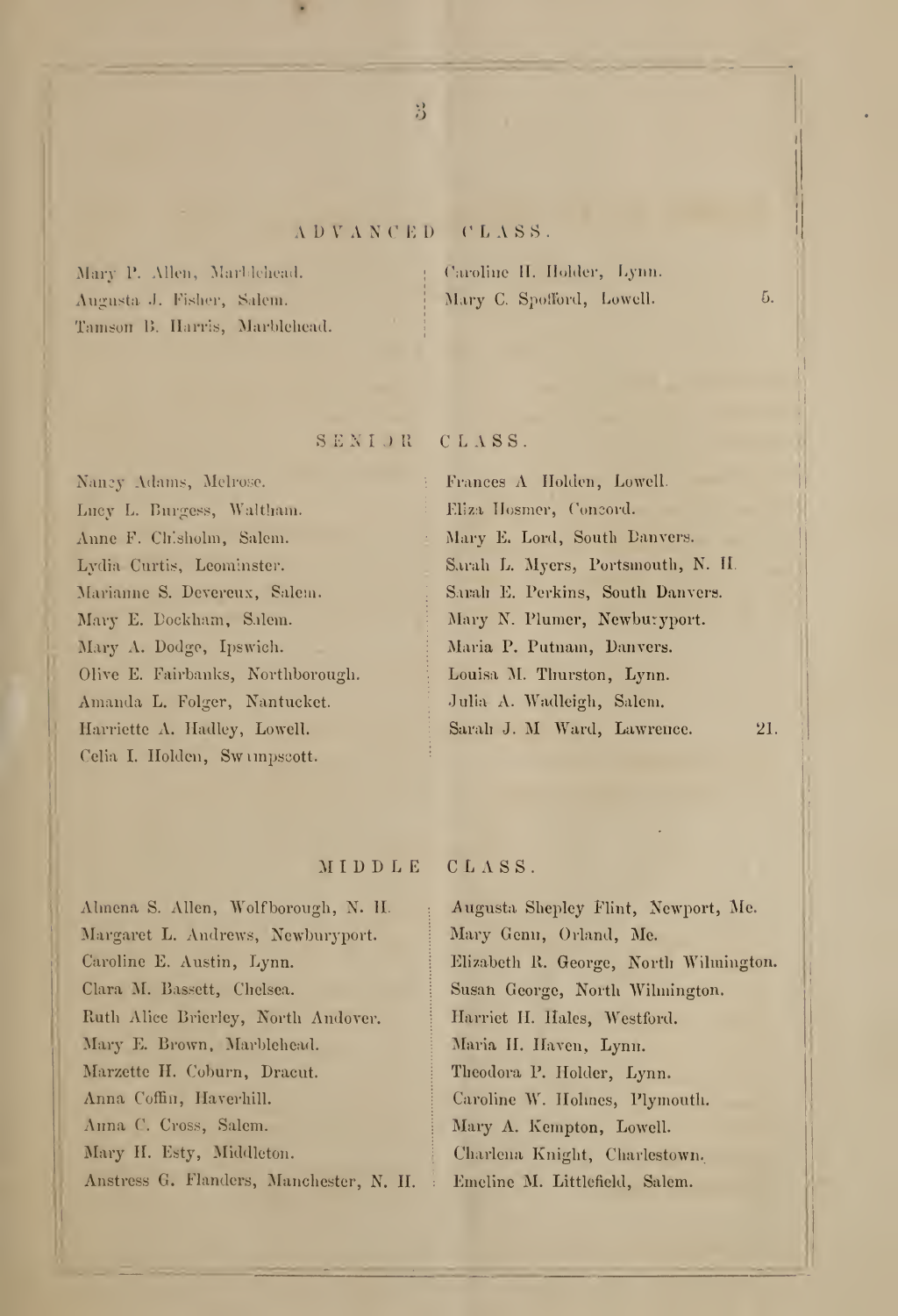Sarah A. Nichols, Salem. Alice I. Paine, Salem. Esther A. Parker, Saugus. Harriette L. Parker, Lowell. Anna E. Peabody, Middleton. Emma J. Porter, Swampscott Susan Prince, Beverly. Ada F. Russell, South Boston.

Sarah E. Scales, Lowell. Harriet F. Seeger, Springfield. Georgianna Shackelford, Gloucester. Ellen F. Stearns, Acton. Mary S. Stockwell, Marblehead. Mary P. Tracy, Nantucket. Emily F. Whipple, Coventry, R. I. 37.

### JUNIOR CLASS.

Sarah E. Babbidge, Pepperell. Lilla Barnard, Nantucket. Isabella M. Bennett, Boston. Josephine B. Beverly, Gloucester. Sophia W. Bowles, Mattapoisett. Ella Boyce, Salem. Sarah M. Bradbury, Wenham. Abbie M. Burrill, Lynn. Caroline E. Capen, Gloucester. Jane B. Clapp, Northampton. Emma H. Collins, Malden. Mary T. Danforth, Lynnfield Centre. Mary S. Drew, Chelsea. Helen M. Dunbar, Boston. Helen M. Eames, North Wilmington. Harriet C. Folger, Nantucket. Mary P. Haskell, Salem. Emily C. Hersey, Wolfborough, N. H. Jeannie F. Jameson, Chelsea.

Katharina Knapp, Brompton, C. E. Ellen R. Ladd, Manchester, N. H. Pamelia J. Ladd, North Andover. Adelia Lane, Lanesville, Gloucester. Edith Lane, Lanesville, Gloucester. Susan B. Millett, Abington. Lucy M. Morey, Gloucester. Ella G. Page, Gloucester. Mary W. Perry, Maiden. Frances E. Putnam, Pembroke, N. H. Mary Robinson, Salem. Elizabeth B. Russell, Lowell. Ellen C. Sawtelle, Brookline, N. H. Georgia V. Senter. Danvers Centre. Helen M. Shepherd, Northampton. Ella F. Thrasher, Lynn. Eldora Torrey, Rockport. Mary Wilkinson, Milford. 37.

Number of Students in attendance during the Term, 100.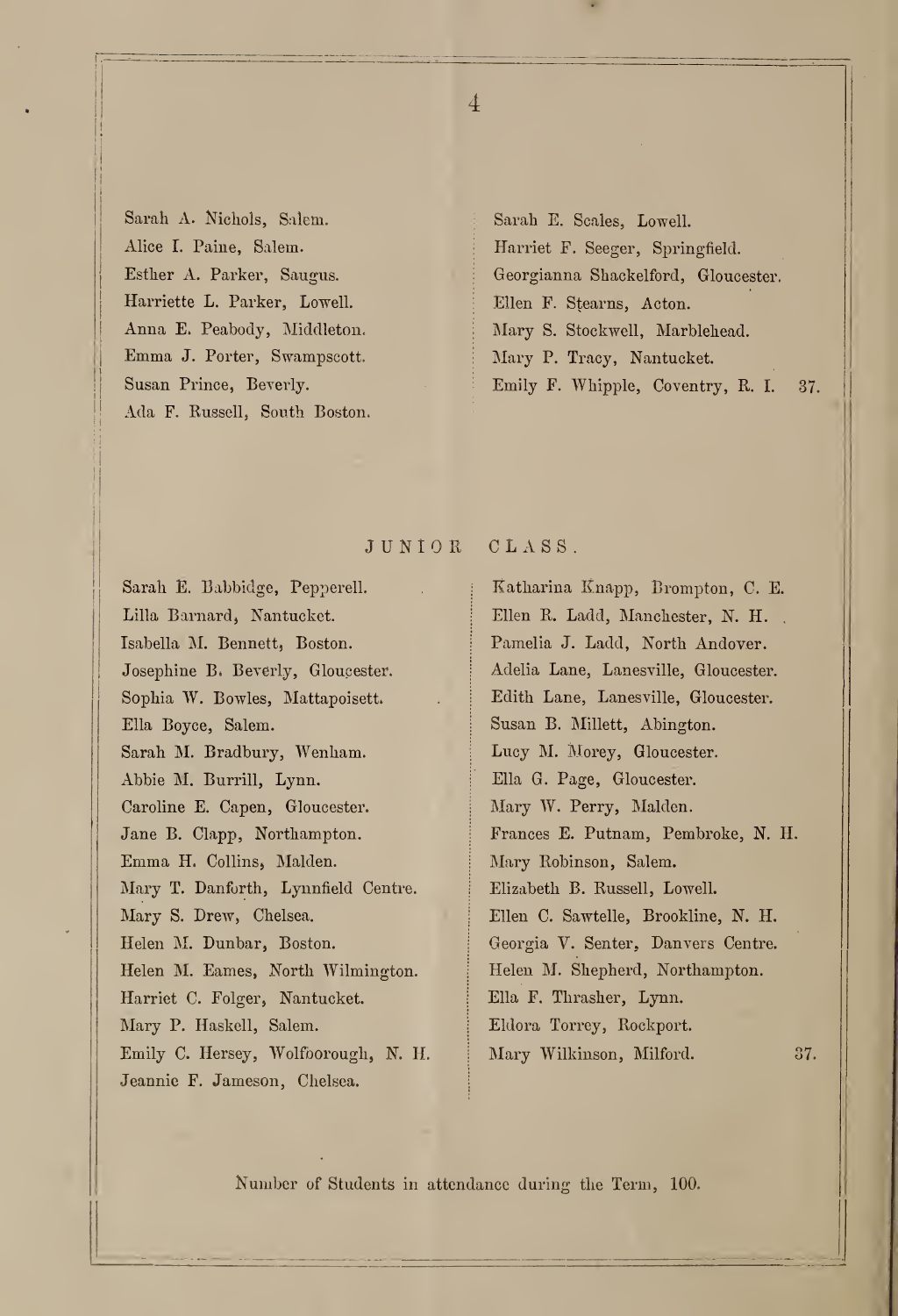### STATE NORMAL SCHOOL.... SALEM, MASS.

This Institution was established by the Commonwealth of Massachusetts, with the liberal co-operation of the City of Salem and the Eastern Railroad Company, for the direct preparation of Female Teachers to instruct in the Common and High Schools required by law. It is under the charge of the State Board of Education, and of a special Board of Visitors. During the period that has elapsed since, the reception of the first Class in September, 1854, six hundred and thirty-nine Ladies have been members of the School ; and of these, two hundred and eighty-four have received diplomas, upon the honorable completion of the prescribed course of study.

### School Fear and Terms.

The School Year is divided into two Terms, commencing the last Wednesday in February and the first Wednesday in September,—each containing twenty weeks of study, with a week's recess near the middle of the Term.

The present Term will close with Exercises of Examination and Graduation, on Wednesday, July 23d. All Friends of Education are respectfully invited to attend these Exercises, which will commence at 9 o'clock, A. M.; and also to visit the School at other times that may suit their convenience.

### $\mathfrak{A}$  d  $\mathfrak{m}$  is  $s$  i  $\mathfrak{a}$   $\mathfrak{n}$ .

Candidates for admission must be at least sixteen years of age; must present a satisfactory certificate of good moral character; must declare their intention of remaining in the School three consecutive terms, (or so much of this time as may be required for completing the prescribed course of study,) of faith-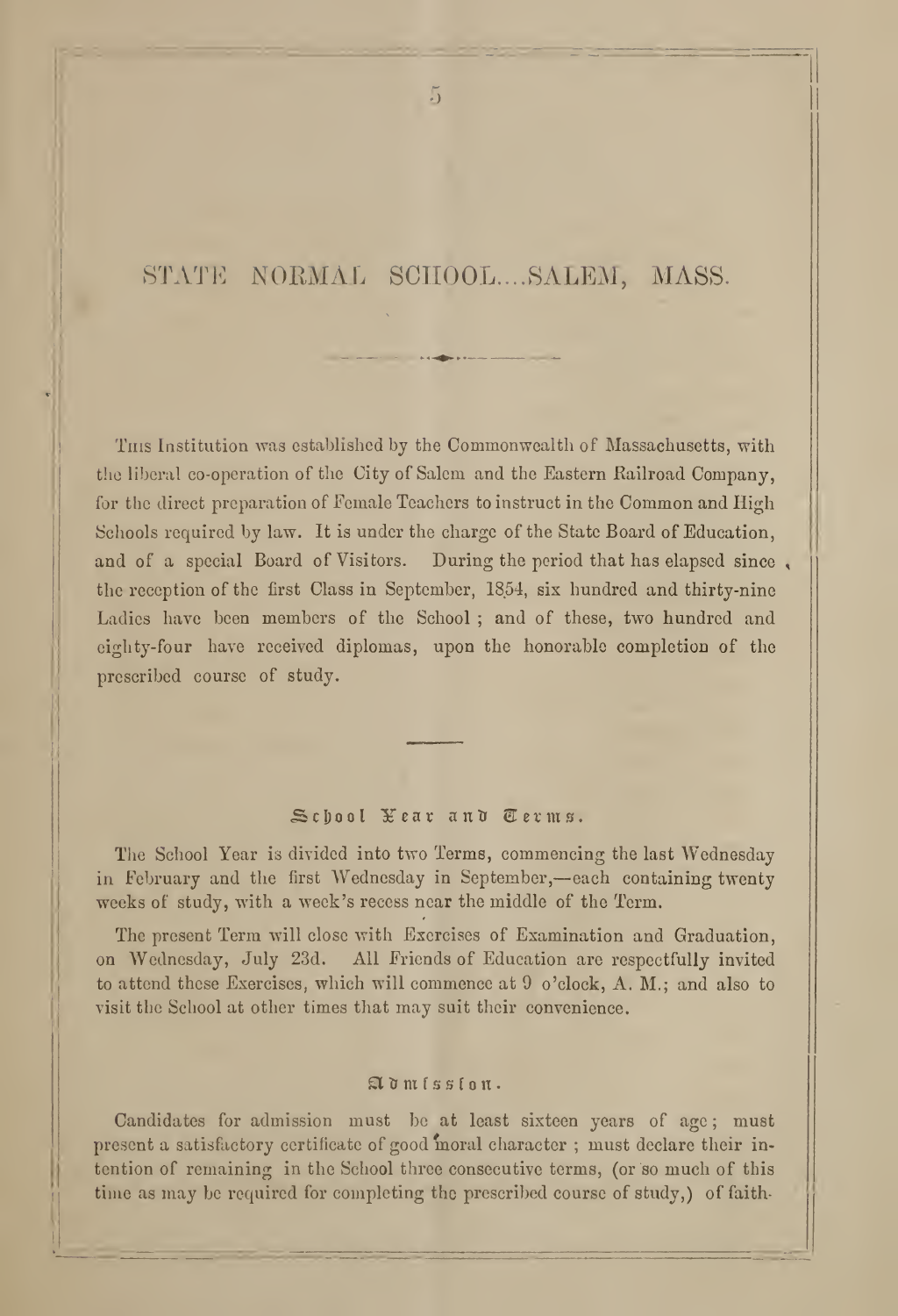fully observing its regulations during their connection with it, and of afterwards teaching in the public schools of Massachusetts ;\* and must pass a satisfactory examination in Reading, Spelling, Defining, Writing, Arithmetic, English Grammar, Geography, the History of the United States, and Algebra. A greater age and higher attainments than those prescribed, with some experience in teaching, render the course of study in the Institution still more useful.

The Examination for admission takes place on Wednesday, the first day of each term, commencing at 8 o'clock, A. M., or as soon after that hour as the Candidates may be able to arrive. Except in extraordinary cases, no one is examined later in the term.

### $\mathbb{S}$ tud frs.

These are of two kinds: the more strictly professional, which are prescribed for all the members of the School; and those that are more GENERAL in their character, which are pursued as the students may need or desire, in preparation for teaching in the several grades of public schools. The latter are divided into three classes :- I. The " Branches of Learning" prescribed by law for all public schools ; II. Those prescribed for all High Schools ; 111. Those prescribed for High Schools of the second class.

PROFESSIONAL STUDIES. 1. Philosophy, History, and Art of Education in its several departments; including General Principles and Methods of Instruction, Mental and Moral Philosophy, School Laws, School Organization and Government, &c.

2. Principles and Best Methods of Instruction, both elementary and more advanced, in the several branches of school study.

3. Exercises in Teaching, for the illustration and application of these Principles and Methods; and other Exercises, both Oral and Written, for cultivating that power and propriety of thought and expression which are so essential to the teacher's success.— Observation and practice in other schools are also recommended, and the former, to some extent, required.

GENERAL STUDIES. Class I. " Orthography, Reading, Writing, English Grammar, Geography, Arithmetic, the History of the United States, and Good Behavior;" and also " Algebra, Vocal Music, Drawing, Physiology, and Hygiene," (which, in the words of the law, " shall be taught in all the public schools in which the School Committee deem it expedient." By a recent statute, " Agriculture" has been added to these studies.)

<sup>\*</sup> The prescribed course of study is so arranged that it may be completed in two terms, or even in one, by those who have made sufficient previous attainment. Most pupils, however, require three terms for its completion, and some find it advantageous to devote to it even <sup>a</sup> longer time. An intermission in the course for the purpose of teaching is usually permitted, upon application.

Ladies designing to teach in other States or in private schools may be admitted by paying  $$15$  a term for tuition.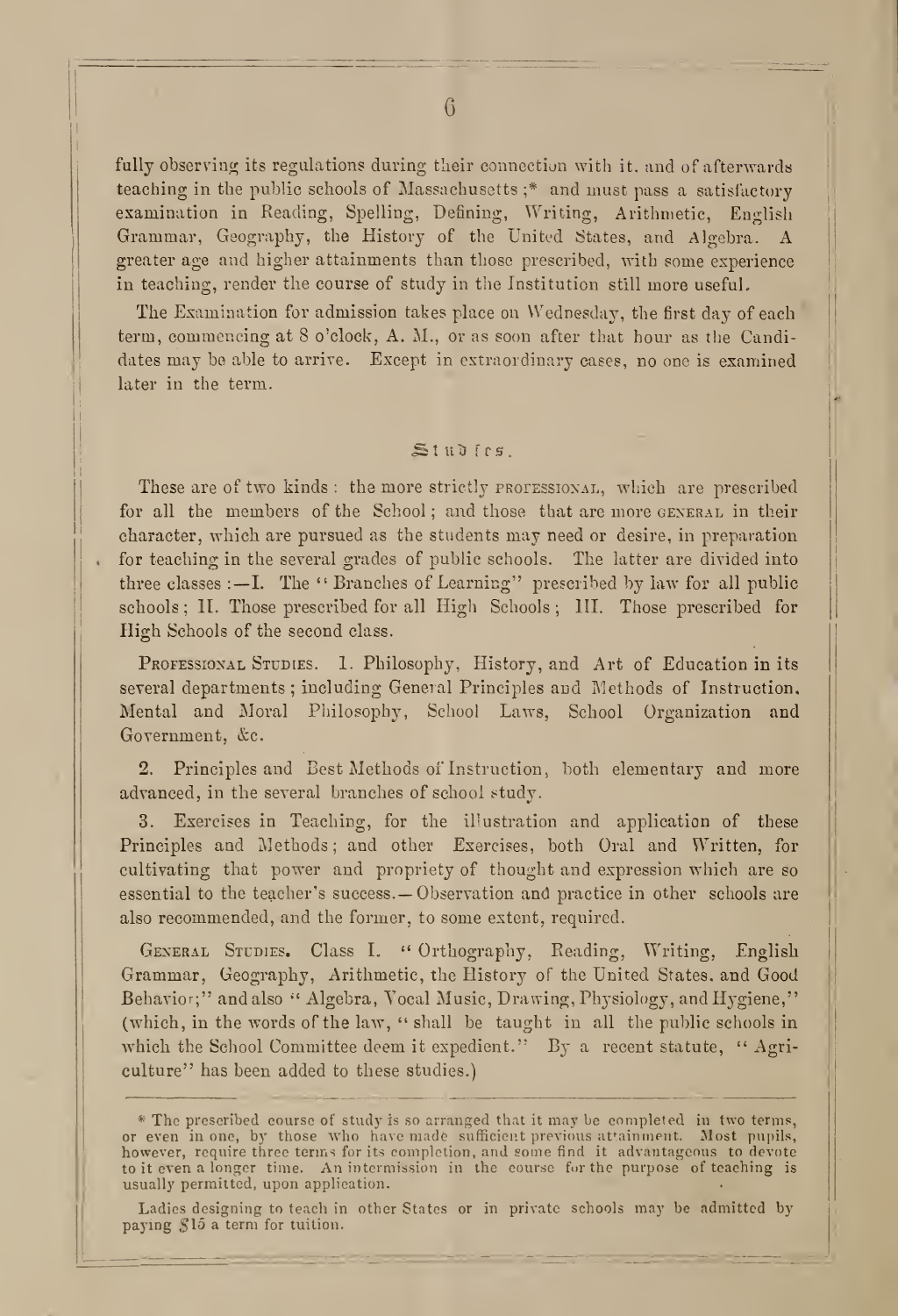Class II. " General History, Book-keeping, Surveying, Geometry, Natural Philosophy, Chemistry, Botany, the Civil Polity of this Commonwealth and of the United States, and the Latin Language."

Class III. "The Greek and French Languages, Astronomy, Geology, Rhetoric, Logic, Intellectual and Moral Science, and Political Economy."-See General Statutes of Mass., chap.  $38, \frac{6}{9}$  1, 2.

Pupils who have successfully completed the Professional Studies of the School, and who approve themselves, upon examination, fully competent to instruct in the General Studies of the first class,\* receive the First Diploma of the School. Those who also show themselves well acquainted with the General Studies of the second class, and with the French Language, receive the Second Dirloma; while for the remaining studies a special Certificate is added. So far as practicable, the needed acquaintance with these General Studies, especially with those of the first class, should be acquired by students before their admission to the School.

A regular course of study, extending through three terms, has been arranged for those who may wish to pursue advanced studies, and who have already a good elementary acquaintance with the Latin and French Languages.

### Albrary, Cabinet, and Apparatus.

The Institution has already a valuable supply, chiefly through donation, of these material aids of education, which are so important for its full success, (the Library containing, in works for general reference and reading, and in text books, more than seven thousand volumes.) To provide for them ampler accommodations, the School Building has been recently enlarged, and now presents room for long ranges of book-shelves and cabinet-cases, for filling which the School must rely chiefly upon the continued liberality of its Friends and the Friends of Education, especially of those who appreciate the claims of Higher Female Education with particular reference to the work of educating others.

f Contributions of books and pamphlets for the Library, of articles of philosophical and chemical apparatus, and of minerals, shells, and other specimens of natural history for the Cabinet, will be gratefully received, and will make an important addition to the means of usefulness which the Institution already possesses.

School Committees and Superintendents will confer a special favor by sending copies of the Secho their Annual Reports and other educational documents; and Instructors in Institutions of every grade, by sending copies of their Catalogues and Circulars.

<sup>\*</sup> Full preparation for instructing in those branches is rogaided as requiring an elementary acquaintance with Geometry ; with the Natural Sciences, both philosophical and descriptive ; with the History and Etymology of the English Language ; and with English Literature.